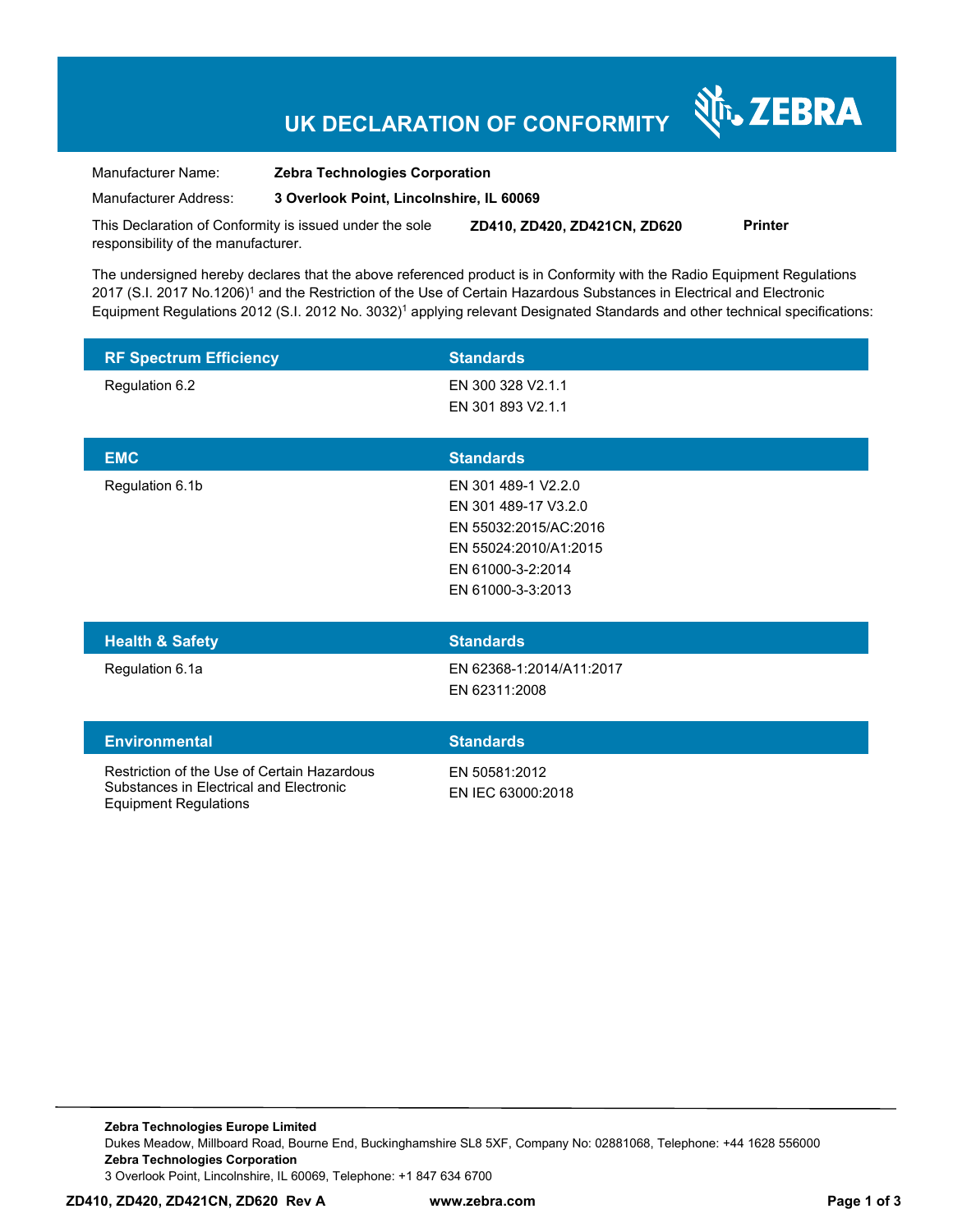## **UK DECLARATION OF CONFORMITY**



With regard to the Radio Equipment Regulations 2017 (S.I. 2017 No.1206)<sup>1</sup>, the conformity assessment procedure referred to in regulation 41(4)(a) and detailed in Schedule 2 has been followed.

 $^{\rm 1}$  As amended by applicable EU withdrawal legislation implemented at the time of issuing this declaration

**Signed on behalf of Zebra Technologies Corporation** 

Cady

*(Authorized Corporate Signature)* Jay Cadiz Rev: A Manager, Compliance Engineering Place: Lincolnshire, USA

**Zebra Technologies Europe Limited**  Dukes Meadow, Millboard Road, Bourne End, Buckinghamshire SL8 5XF, Company No: 02881068, Telephone: +44 1628 556000 **Zebra Technologies Corporation**  3 Overlook Point, Lincolnshire, IL 60069, Telephone: +1 847 634 6700